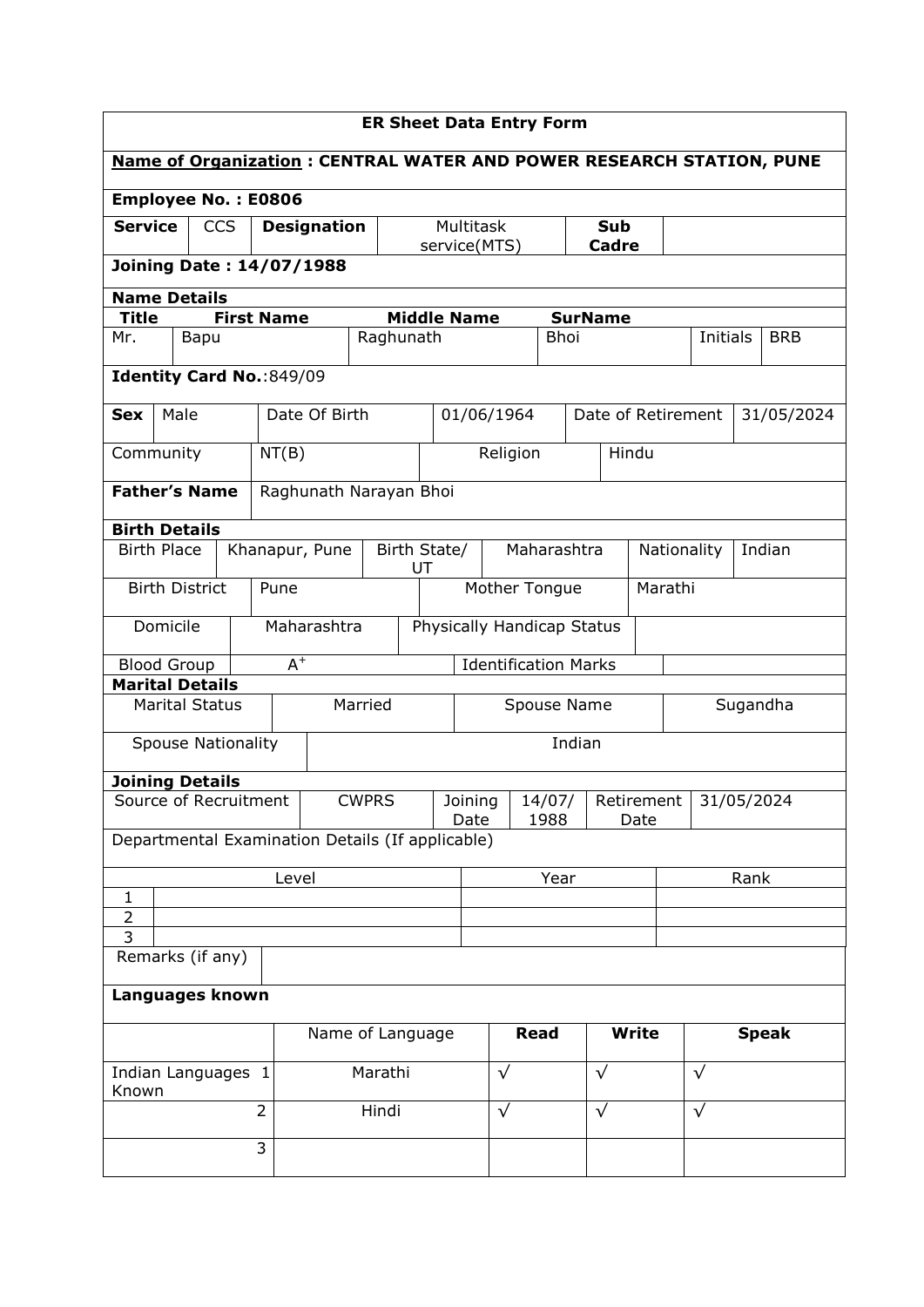| 4                            |  |  |
|------------------------------|--|--|
|                              |  |  |
|                              |  |  |
| Foreign Languages<br>Known 1 |  |  |
|                              |  |  |
|                              |  |  |
| ∍                            |  |  |

## Details of deputation (if applicable)

| Name of the Office | Post held at that<br>time in parent office | Name of post<br>(selected for<br>deputation | Period of deputation |      |  |  |
|--------------------|--------------------------------------------|---------------------------------------------|----------------------|------|--|--|
|                    |                                            |                                             | Since                | From |  |  |
|                    |                                            |                                             |                      |      |  |  |

## Details of Foreign Visit

|     |                |         | <b>PULLATION</b> I OI CIGII VIDIL |                |                  |
|-----|----------------|---------|-----------------------------------|----------------|------------------|
| SI. | Place of Visit | Date of | Post held at                      | Whether it     | Details of visit |
| No. |                | visit   | that time                         | is a           |                  |
|     |                |         |                                   | personal or    |                  |
|     |                |         |                                   | official visit |                  |
|     |                |         |                                   |                |                  |
|     |                |         |                                   |                |                  |
|     |                |         |                                   |                |                  |

## Transfer/Posting Detail (if applicable)

| Place | Period of posting |      |  |  |  |  |
|-------|-------------------|------|--|--|--|--|
|       | Since             | From |  |  |  |  |
|       |                   |      |  |  |  |  |
|       |                   |      |  |  |  |  |
|       |                   |      |  |  |  |  |
|       |                   |      |  |  |  |  |
|       |                   |      |  |  |  |  |

| Qualification (Use extra photocopy sheets for multi qualifications, experience, training, awards details) |                         |                   |              |  |               |                  |                  |  |  |  |  |
|-----------------------------------------------------------------------------------------------------------|-------------------------|-------------------|--------------|--|---------------|------------------|------------------|--|--|--|--|
| Qualification                                                                                             |                         |                   | Discipline   |  |               | Specialization 1 |                  |  |  |  |  |
| SSC(fail)                                                                                                 |                         |                   |              |  |               |                  |                  |  |  |  |  |
|                                                                                                           |                         |                   |              |  |               |                  |                  |  |  |  |  |
| Year                                                                                                      |                         |                   | Division     |  | CGPA/ % Marks |                  | Specialization 2 |  |  |  |  |
| 1983                                                                                                      |                         |                   |              |  |               |                  |                  |  |  |  |  |
|                                                                                                           |                         |                   |              |  |               |                  |                  |  |  |  |  |
| Institution                                                                                               |                         | University        |              |  | Place         |                  | Country          |  |  |  |  |
| Narayanrao Sanas                                                                                          |                         | Maharashtra state |              |  | Pune          |                  | India            |  |  |  |  |
| vidyalay                                                                                                  |                         | board             |              |  |               |                  |                  |  |  |  |  |
| <b>Experience</b>                                                                                         |                         |                   |              |  |               |                  |                  |  |  |  |  |
| Type of Posting                                                                                           |                         |                   | Level        |  |               |                  |                  |  |  |  |  |
| Permanent                                                                                                 |                         | Group 'C'         |              |  |               |                  |                  |  |  |  |  |
| Designation                                                                                               | <b>Present Position</b> |                   |              |  |               |                  |                  |  |  |  |  |
| Multitask service (MTS)                                                                                   | Multitask service (MTS) |                   |              |  |               |                  |                  |  |  |  |  |
| Ministry                                                                                                  | Department              |                   |              |  |               |                  |                  |  |  |  |  |
| MoWR, RD & GR                                                                                             |                         |                   | <b>CWPRS</b> |  |               |                  |                  |  |  |  |  |